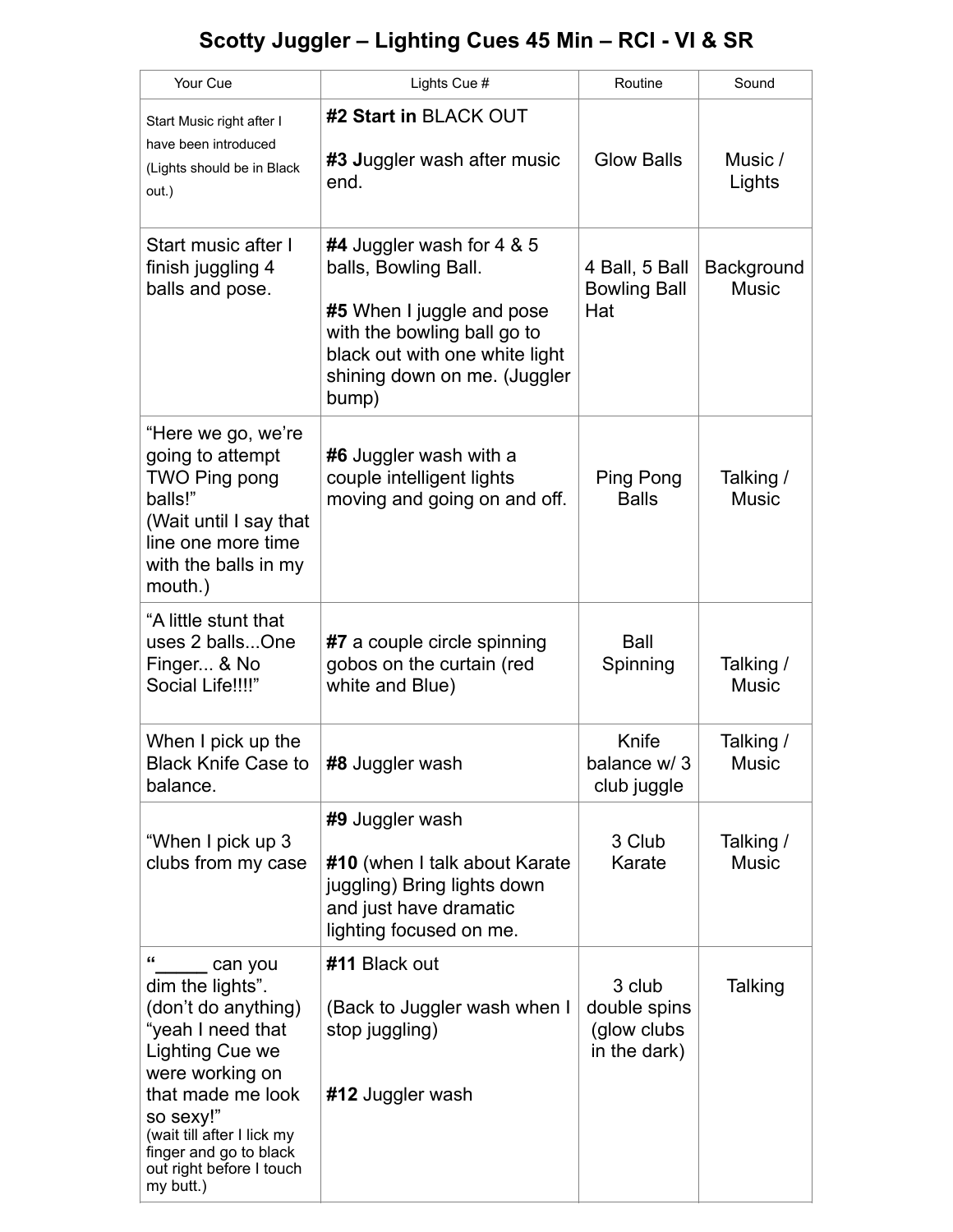| "There's really only<br>one trick worth<br>doing in Double<br>spins and that is<br>trick called "Booty<br><b>Shaken Back</b><br>crosses!" | #13 Black light wash.<br>(till music ends) Back to<br>juggler wash<br>#14 Juggler wash                                                                                                                          | 3 Club<br><b>Backcrosses</b>   | <b>Music</b>              |
|-------------------------------------------------------------------------------------------------------------------------------------------|-----------------------------------------------------------------------------------------------------------------------------------------------------------------------------------------------------------------|--------------------------------|---------------------------|
| Lets Do it!<br>(when music<br>starts.)                                                                                                    | #15 Anything flashy (use<br>your own judgement) it's a<br>very short music track (15<br>seconds) Back to juggler<br>wash when music ends.                                                                       | Club and<br><b>Knives Kick</b> | Talking /<br><b>Music</b> |
| Using a can of<br>Tennis balls I<br>thought maybe I<br>could show you<br>something that's<br>"UNBELIEVABLE"!!                             | #16 Stay on juggler wash<br>until I stop juggling and the<br>music pauses for a beat.<br>#17<br>Then switch to Black light<br>wash so that the Tennis balls<br>pop under the UV for the rest<br>of the routine. | <b>Tennis Balls</b>            | Talking /<br><b>Music</b> |
| When I finally step<br>on to the Board with<br>Bowling ball, Knife<br>and club.                                                           | #18 Some ring gobos on the<br>curtain for the entire routine<br>until the end.<br>$#19$ (juggler bump) At the<br>end when I fling all                                                                           | <b>RINGS</b>                   | <b>Music</b>              |
|                                                                                                                                           | the rings off my neck to my<br>case, have a white light<br>shining down on me by my<br>case. Time it so you hit that<br>cue right when the rings land<br>in my case.<br>#20 Back to juggler wash                |                                |                           |
|                                                                                                                                           |                                                                                                                                                                                                                 |                                |                           |
| "I need a<br>volunteer I need<br>some Help"!                                                                                              | #21 House Lights to pick<br>volunteer                                                                                                                                                                           | Picking<br>Volunteer           | <b>Music</b>              |